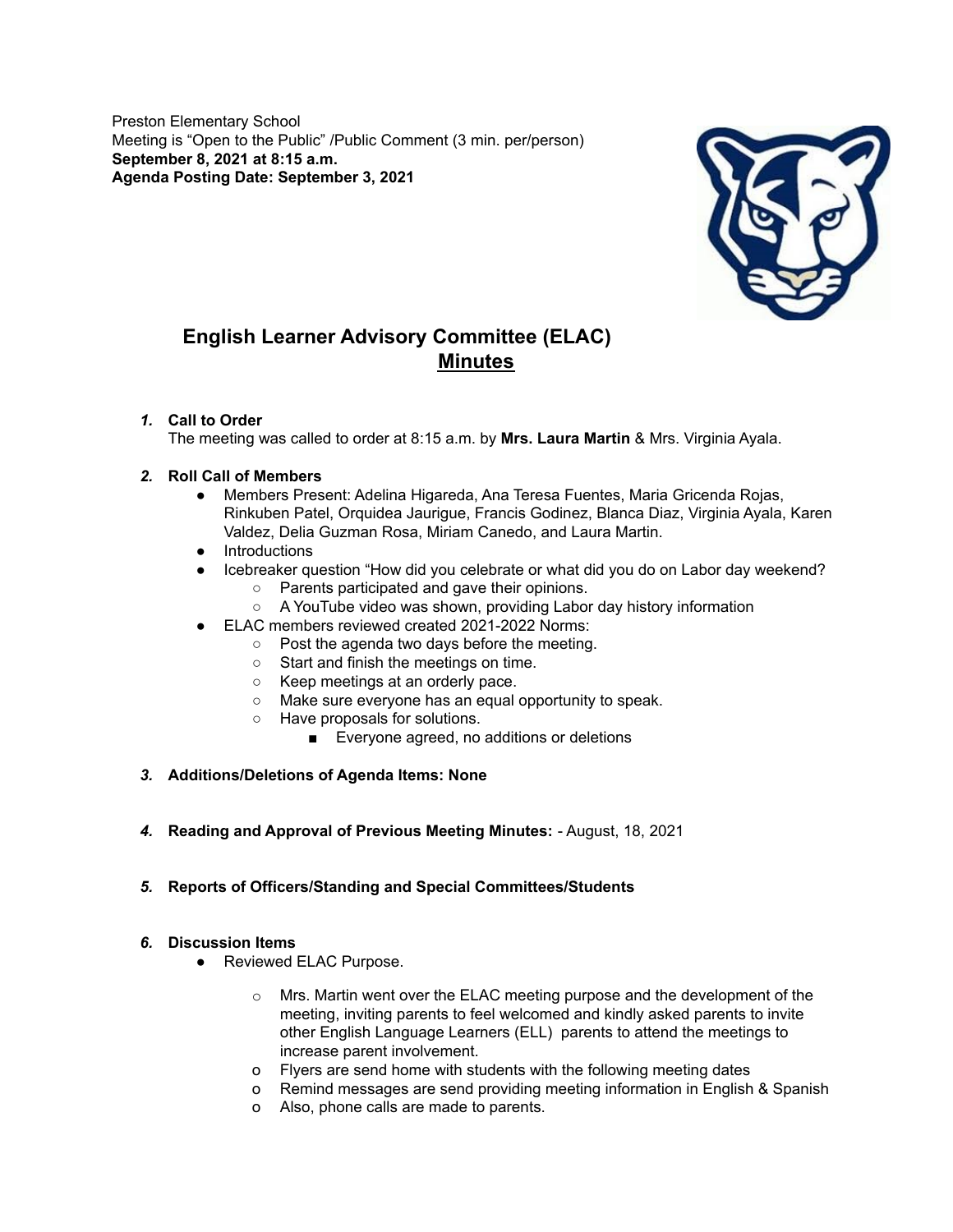o Translation services are also provided during the meetings.

# *7.* **Information Items**

- Mrs. Martin welcomed everybody again.
- Mrs. Martin talked about the importance of parents taking the Rialto USD surveys as well as the site's surveys.
- We went over EL Parents Needs Assessment. Mrs. Martin and parents talked about the parent survey results that were filled out by parents.
- Data was presented, and parents were informed that all the areas of improvement were added to the 2021-2022 School Plan.
	- o In the following meetings we'll provide the area of improvement information to parents.
	- o Parents were interested in classroom visits (Rinkuben Patel), as soon as Centers for Disease Control and Prevention (CDC) guidelines are lifted parents will be invited.
- California Dashboard Preston data was presented to parents.
	- o We went over the demographics data and the percentages that Preston's ELLs represent at our site.
- SARC Letter Preston data was also presented to parents.
	- o Mentioned all the resources that we offer to our ELLs including our Reading Specialist.
	- o Preston's Reading Specialist will be invited for the next meeting to share information with parents.
	- o Parents were excited, they would like to know more about and in more detail on how they work with their students.
- **Ellevation Progress Monitoring** 
	- o Mrs. Martin infomed parents of the great advantages of having the ELLevation platform.
		- Parent contact List
		- ELL Reports
		- Monitoring
		- Reclassification, etc.
- Review ELAC Meeting dates for 2021-2022
	- o Mrs. Martin reviewed the ELAC meeting dates for 2021-2022.
	- o A flyer was presented to parents, as a reminder for the next ELAC meeting on Wednesday, September 29, 2021 and parents were invited.
- Review DELAC meeting dates for 2020-2021
	- o Mrs. Martin showed the DELAC meeting dates for 2021-2022 from the Rialto USD website.
- Review SSC meeting dates for 2021-2022
- The parents were also invited to attend the 2:3 p.m. School Site Council (SSC) meeting.
	- o Mrs. Martin reviewed the SSC meeting dates for 2021-2022.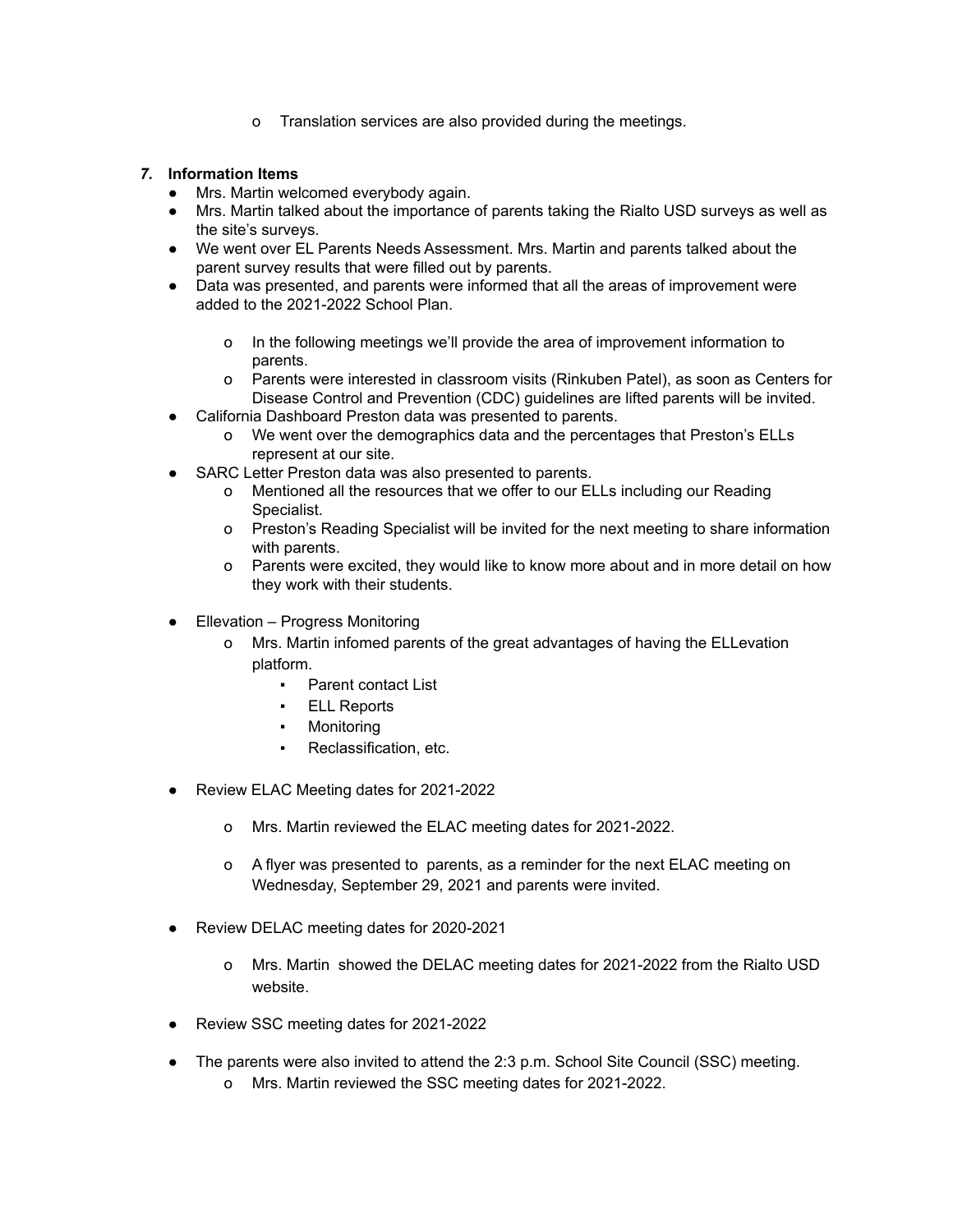- o A flyer was presented to parents, as a reminder for the next SSC meeting on Wednesday, September 29, 2021 and parents were invited.
- Mrs. Martin appreciated the parents' attendance and concluded the meeting.

## *8.* **Public Comments (3 minutes):**

- Mrs. Miriam Canedo asked regarding the extra support that we give our ELL students.
	- The information was provided.
		- Minutes per day during daily instruction
		- Bilingual Instructional Assistant support
		- ELD books and materials provided
		- Reading Strategist, etc.
- Mrs. Virginia Ayala asked if the 2020-2021 Reclassification results were out.
	- Mrs. Martin called Mrs. Ayala with that information.
		- IT is working on sending letters out with that information. Parents might be able to see it through ParentVue.
- Several parents requested their studen's ELL level
	- Mrs. Martin asked parents to stay after the meeting to provide them with the requested information (Virginia Ayala, Miriam Canedo, Adelina Higareda, Rinkuben Patel, Maria Gricenda Rojas, & Delia Guzman).

### *9.* **Action/Consent Items**

●

### *10.* **Unfinished Business and General Orders: None**

- 2021-2022 School Plan (SPSA) Review and focus on EL funding.
	- School Plan Goal 1
	- School Plan Goal 2
	- School Plan Goal 3

### *11.* **New Business**

●

### *12.* **Adjournment**

**-** Mrs. Laura Martin motioned to adjourn the meeting at 9:35 a.m. and seconded by Virginia Ayala .

# **Next Meeting: Wednesday, September 29, 2021, at 8:15 a.m. in Preston Elementary School Cafeteria.**

In accordance with section 54953.2 of the Government Code, individuals may make a request for disability-related modification or accommodations, including, including auxiliary aids or services, in order to participate in a public meeting. Such requests must be submitted in writing no later than 12:00 noon three business days preceding the date of the meeting. Requests should be submitted to the attention of Monica Radcliffe-Perez, Principal.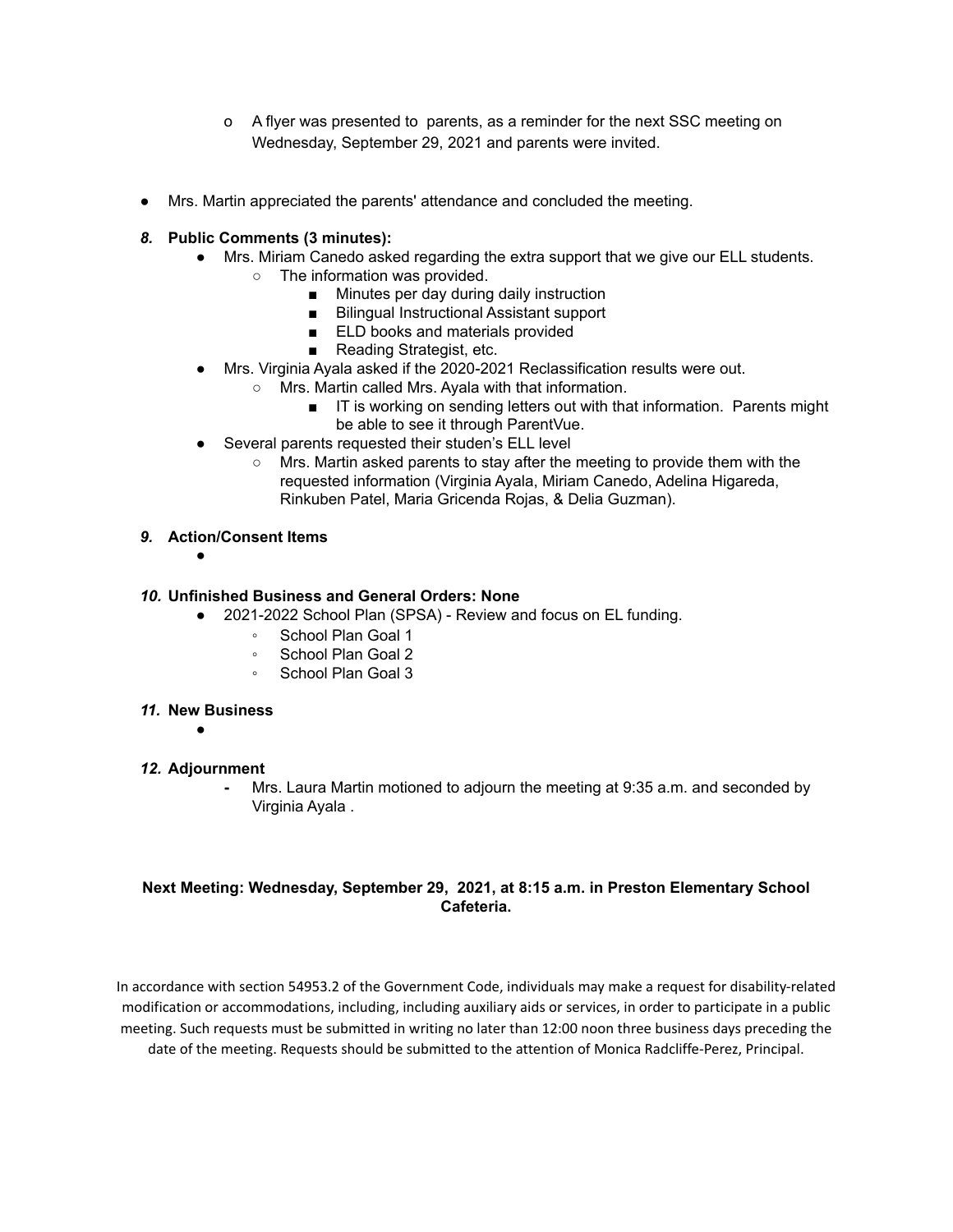Escuela Primaria Preston La junta está "abierta al público"/comentarios del público (3 minutos por persona) **8 de septiembre del 2021 a las 8:15 a.m. Fecha que se publicó el orden del día: 3 de septiembre del 2021**



# **Comité Consultivo de Aprendices de Inglés (ELAC) Acta**

# 1. **Llamada a la orden**

La junta inició a las 8:15 a.m. por la **Sra. Laura Martin** y la Sra. Virginia Ayala**.**

### 2. **Pasar la lista de miembros**

- **●** Miembros presentes: Adelina Higareda, Ana Teresa Fuentes, Maria Gricenda Rojas, Rinkuben Patel, Orquidea Jaurigue, Francis Godinez, Blanca Diaz, Virginia Ayala, Karen Valdez, Delia Guzman Rosa, Miriam Canedo, and Laura Martin.
- **●** Presentaciones
- **●** Los miembros de ELAC crearon las normas para el 2021-2022
	- o Publicar la agenda dos días antes de la junta
	- o Empezar y terminar las juntas a tiempo.
	- o Mantener las juntas a un ritmo ordenado.
	- o Asegurarnos que todos tengan la misma oportunidad para hablar.
	- o Tener propuestas para soluciones.
		- Todos estuvieron de acuerdo, no hubo adiciones o eliminaciones
- 3. **Añadir/eliminar temas del orden del día: Ninguno**
- 4. **Lectura y aprobación del acta de la junta anterior:** 18 de agosto del 2021**.**

# 5. **Informes de los oficiales/comités permanentes y especiales/estudiantes**

### 6. **Temas a tratar**

- Se repasó el propósito del ELAC
	- $\circ$  La Sra. Martin repasó el propósito de la junta del ELAC y el desarrollo de la misma, invitando a los padres a sentirse bienvenidos y pidió amablemente a los padres que invitaran a otros padres de aprendices de inglés (ELL) a asistir a las juntas para aumentar la participación de los padres.
	- o Se envían volantes a casa con los estudiantes con las siguientes fechas de las juntas
	- o Se envían mensajes por Remind para proporcionar información de las juntas en inglés y español
	- o También, se hacen llamadas telefónicas para los padres.
	- o También, se proporcionan servicios de traducción durante las juntas.

# 7. **Temas informativos**

**●** La Sra. Martin le dio la bienvenida a todos una vez más.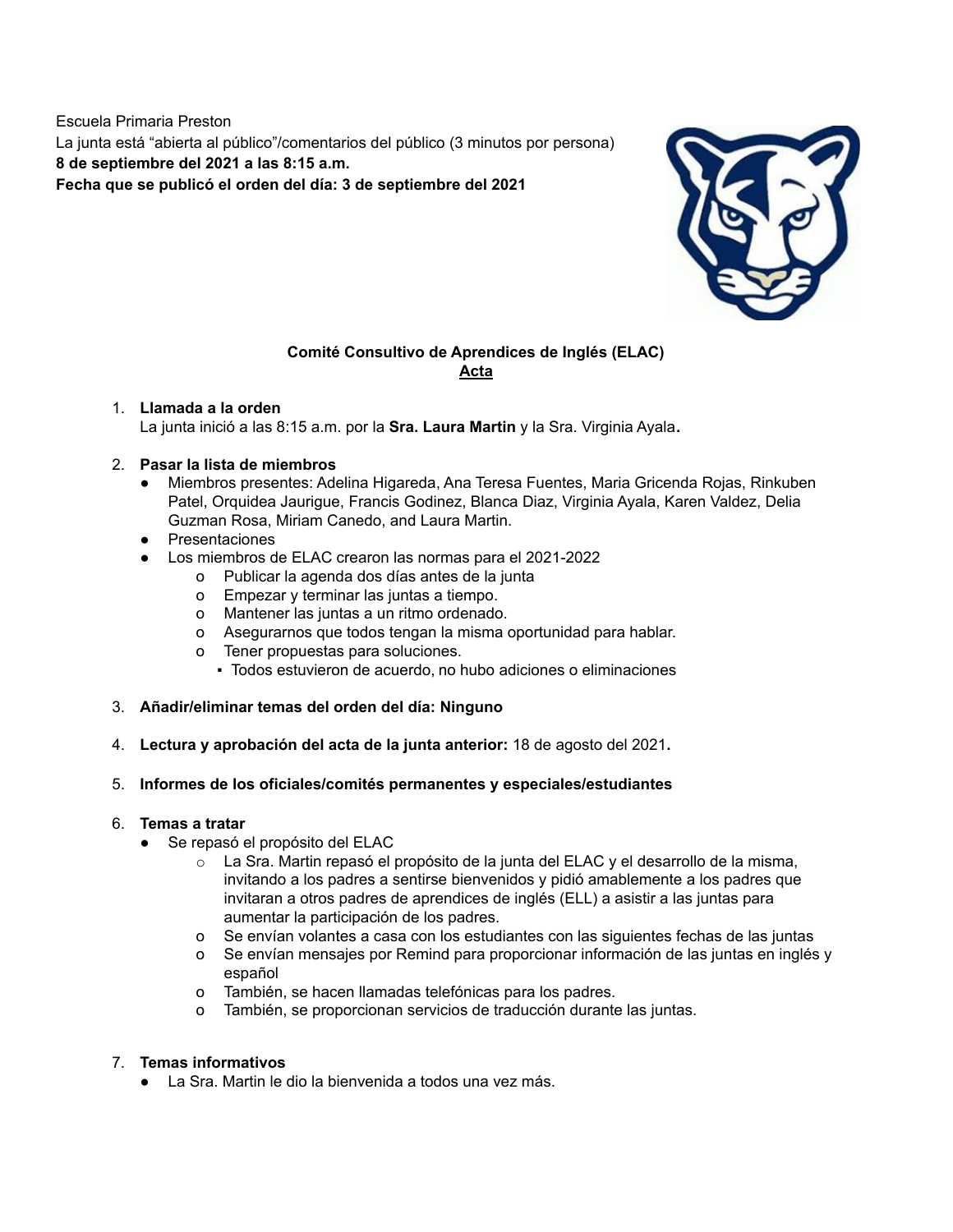- **●** La Sra. Martin habló acerca de la importancia de que los padres respondan las encuestas del Distrito Escolar Unificado de Rialto, así como las encuestas de la escuela.
- **●** Repasamos la evaluación de las necesidades de los padres de ELL. La Sra. Martin y los padres hablaron sobre los resultados de la encuesta de padres que fueron llenadas por los padres.
- **●** Se presentaron los datos y se les informó a los padres de que todas las áreas de mejora se añadieron al Plan Escolar 2021-2022.
	- o En las siguientes juntas le daremos a los padres información del área de mejora.
	- o Los padres estaban interesados en las visitas a los salones de clases (Rinkuben Patel), tan pronto como se levanten las directrices del Centro para el Control y la Prevención de Enfermedades (CDC) se invitará a los padres.
- Tablero de California de la Escuela Preston, los datos fueron presentados para los padres.
	- Repasamos los datos demográficos y los porcentajes que representan los ELL de Preston en nuestra escuela.
- Los datos de la carta de SART de Preston también fueron presentados para los padres.
	- Mencionó todos los recursos que ofrecemos a nuestros ELLs incluyendo nuestro Especialista en Lectura.
	- El Especialista en Lectura de Preston será invitado para la próxima junta para compartir información con los padres.
	- Los padres estaban entusiasmados, les gustaría saber más y con más detalle sobre cómo trabajan con sus estudiantes.
- Ellevation Monitorear el progreso
	- La Sra. Martin le informó a los padres sobre las grandes ventajas de tener la plataforma ELLevation.
		- Lista de contactos de los padres
		- Informes de ELL
		- Monitorear
		- Reclasificar, etc.
- Repasar las fechas de las juntas de ELAC para el 2021-2022
	- La Sra. Martin repasó las fechas de las juntas de ELAC para el 2021-2022.
	- Un volante fue presentado a los padres, como recordatoria para la próxima junta ELAC el miércoles, 29 de septiembre del 2021 y los padres fueron invitados.
- Repasar las fechas de las juntas de DELAC para el 2020-2021
	- La Sra. Martin mostró las fechas para las juntas DELAC para el 2021-2022 del sitio web de Rialto USD.
- Repasar las fechas para las juntas del Consejo Consultivo Escolar (SSC, por sus siglas en inglés) para el 2021-2022
- Los padres también fueron invitados para asistir a la junta del Consejo Consultivo Escolar (SSC) a las 2:30 p.m.
	- La Sra. Martin repasó las fechas de la junta SSC para el 2021-2022.
	- Un volante fue presentado para los padres, como recordatorio para la próxima junta SSC el miércoles, 29 de septiembre del 2021 y los padres fueron invitados.
- La Sra. Martin agradeció la asistencia de los padres y concluyó la junta.

# 8. **Comentarios públicos (3 minutos):**

- La Sra. Mariam Canedo preguntó sobre el apoyo adicional que le damos a nuestros estudiantes ELL.
	- La información fue proporcionada.
		- Minutos por día durante la enseñanza diaria
		- Apoyo de parte del ayudante de instrucción bilingüe
		- Se proporcionó libros y materiales ELD
		- Estratega de Lectura, etc.
- La Sra. Virginia Ayala preguntó si los resultados de la reclasificación 2020-2021 están disponibles.